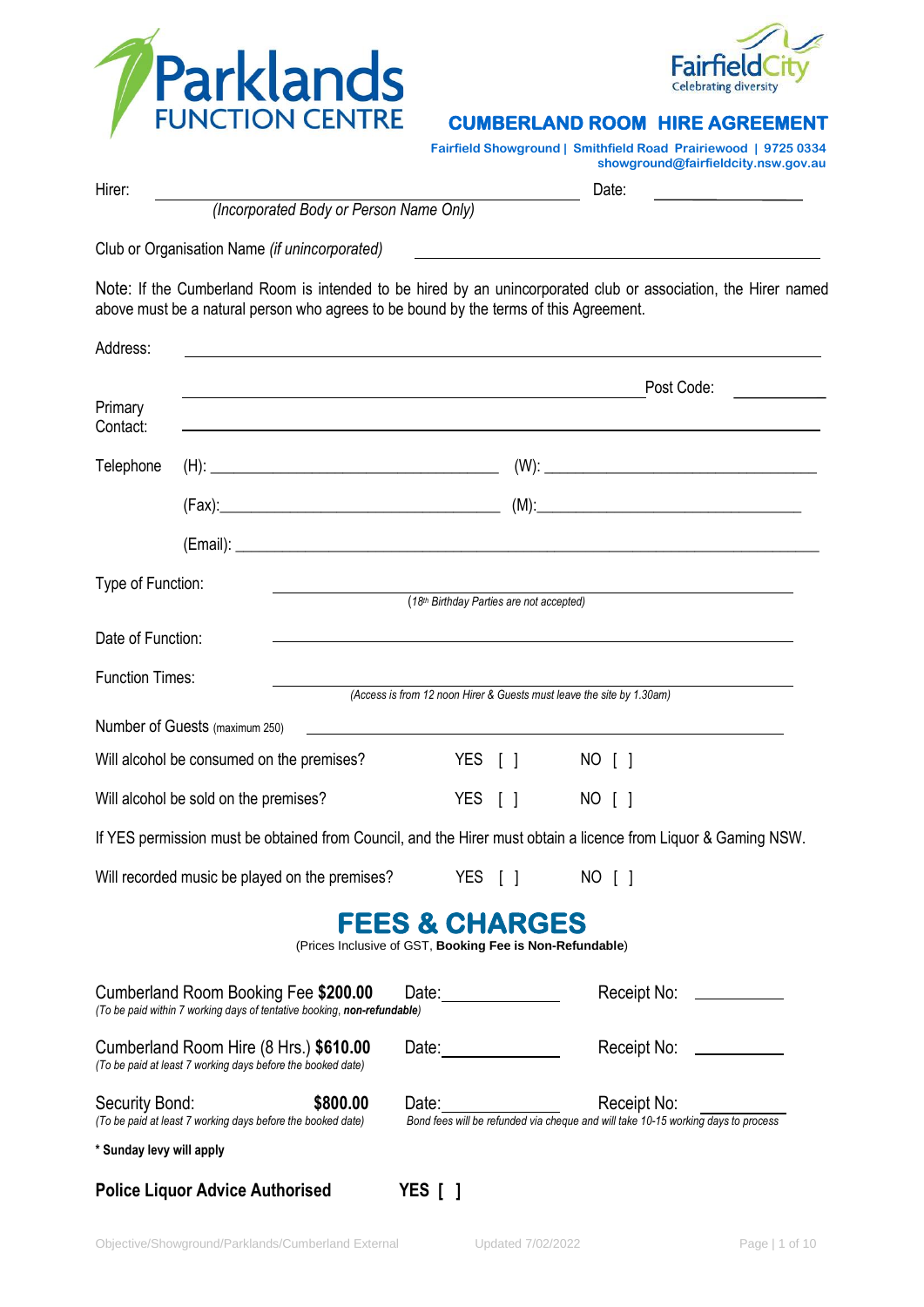# **KITCHEN FACILITIES**

- 1 x Refrigerator (no freezer)
- 1 x Domestic Oven
- 1 x Microwave Oven
- 1 x Pie Warmer
- 1 x Zip Instant Boiling Water

# **ROOM SET UP**

| Arrival time for setup                         | Requested time for lock-up |
|------------------------------------------------|----------------------------|
| (Not before $12.00 \text{ pm}$ )               | (Must be before 1.30 am)   |
| Number of Round Tables                         | Number of Chairs           |
| (Maximum 25)                                   | (Maximum 250)              |
| <b>Number of Trestle Tables</b><br>(Maximum 6) | Cake Table Required?       |

(Any other visible equipment is used for bench space ONLY)

# **GENERAL CONDITIONS**

- 1. Tentative bookings will be held for seven (7) days, at which time the booking fee along with a signed copy of the hire agreement must be received by the Showground office (office hours Monday – Thursday 9.00am – 4.00pm). Council reserves the right to reallocate the Cumberland Room to another client if these requirements are not met. Full payment for the function is required 7 working days prior to the function.
- 2. Where applicable, prior to access to the function room the Hirer must provide Council with a Police Notification of Alcohol on Premises form – completed, signed and stamped by Police.
- 3. As the Hirer has a duty of care for the safety and wellbeing of their guests, Hirers are required to register their event with the NSW Police. Registration can be done online a[t www.police.nsw.gov.au](http://www.police.nsw.gov.au/) /online services/party safety or complete the "Mynite Notification Form" attached to the hire agreement and lodge it in person at Fairfield Police Station. The Hirer must provide Council with the event registration number or a stamped copy of the form.
- 4. The Hirer agrees to pay to the Council the fees and charges for the use of the Cumberland Gum Room as determined by the Council from time to time and agrees the Council may alter such fees and charges at any time.
- 5. The Hirer must be a responsible person, eighteen years or older to book the facility and sign this Agreement. The Hirer will be held liable to the Council for the cost of the repair of any damage or breakage to any part of the building, premises, fittings or furniture, appliances or apparatus during the term of the function.
- 6. Council reserves the right to refuse any booking, the right to change the room should reasonable circumstances arise or to cancel a booking by giving as much notice as is practicable, where emergency conditions such as urgently needed repairs, the holding of Federal, State, Local Government Elections or other good sufficient reason, in Council's opinion necessitates such action.

Neither Council, or any of its officers shall in no way be liable for any loss or damage suffered by the Hirer, or any firm or corporation supplying any article or service to the Hirer, or otherwise in consequence of the exercise of this right.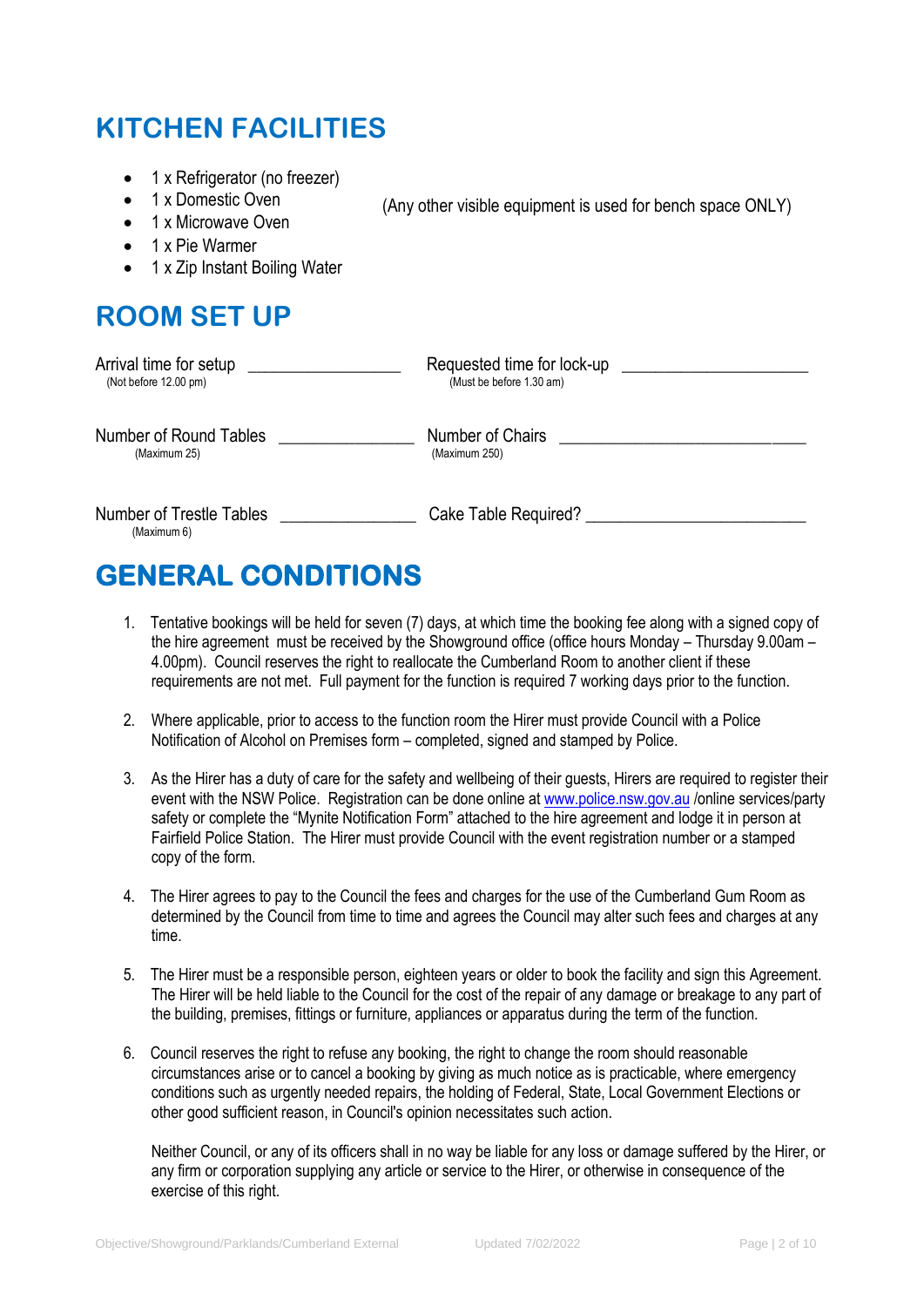7. All bookings are accepted conditionally upon compliance by the Hirer with requirements of any regulation governing places of public entertainment or any relevant act or regulation.

### **USAGE AND FEES & CHARGES**

- 8. The Hirer agrees to have usage of the areas as prescribed on the hire agreement, and use only that part of the facility for which a fee has been paid.
- 9. The Hirer must state the nature of the type of function that is to take place and pay in accordance with Council's schedule of Fees and Charges. Where a booking is made for the holding of a function, which in the opinion of the Council is not covered by Council's Schedule of Fees and Charges, Council reserve the right to impose special conditions and to fix a hire charge considered by Council to be reasonable, having regard to the nature of the function being held.
- 10. Council facilities may not be used for commercial purposes. However, groups which are providing a community focused activity to residents, such as aerobics, dance or martial arts classes are permitted to operate from this facility.
- 11. The Hirer shall not assign or sublet the hired premises or any part thereof.
- 12. The Hirer undertakes that in connection with the use of the facility they will not permit or suffer anything to be done which is disorderly or offensive.
- 13. Prior to hiring the facility, the hirer shall inspect the facility to ensure that the facility is appropriate and safe for the use intended. The Hirer shall report any breakage or problems to Council as soon as possible by phoning 9725 2333.
- 14. The hire times must be strictly adhered to as stated in the Hire Agreement. The duration of the hire will be over a period of eight (8) hours which includes set up and clean up time. If the Hirer wishes to extend the stated hire times Council must be advised by phoning 9725 2333 and an extra fee paid prior to the function, however the hire time cannot be extended past 1.30am.

### **SECURITY BOND**

15. The Hirer will be responsible for any cost that may be incurred as a consequence of the Hirer's use of the facility. Additional costs will include, but are not limited to - cleaning fee, unauthorised use of fire equipment, any security related matters (e.g. security call out), extra hours outside hire times as per hire agreement. Additional costs will be deducted from the Security Bond. If the total costs, including GST, exceed this amount, an account for the outstanding costs will be sent to the Hirer.

Please Note: Bond Fees will be returned in full should the Hirer meet the Terms and Conditions of hire and an inspection undertaken of the facility after hire is satisfactory. Bond fees will be refunded via cheque and will take 5-10 working days to process.

### **CANCELLATION**

- 16. The Hirer may cancel any booking by contacting Council in writing at least four (4) weeks prior to the date of the function in which case Council may refund the room hire or fees paid, but if less than four weeks is given then the Hirer shall forfeit the room hire along with the non-refundable deposit.
- 17. All Hirers are to notify Council if there are any changes to the application form.

## **SETTING UP**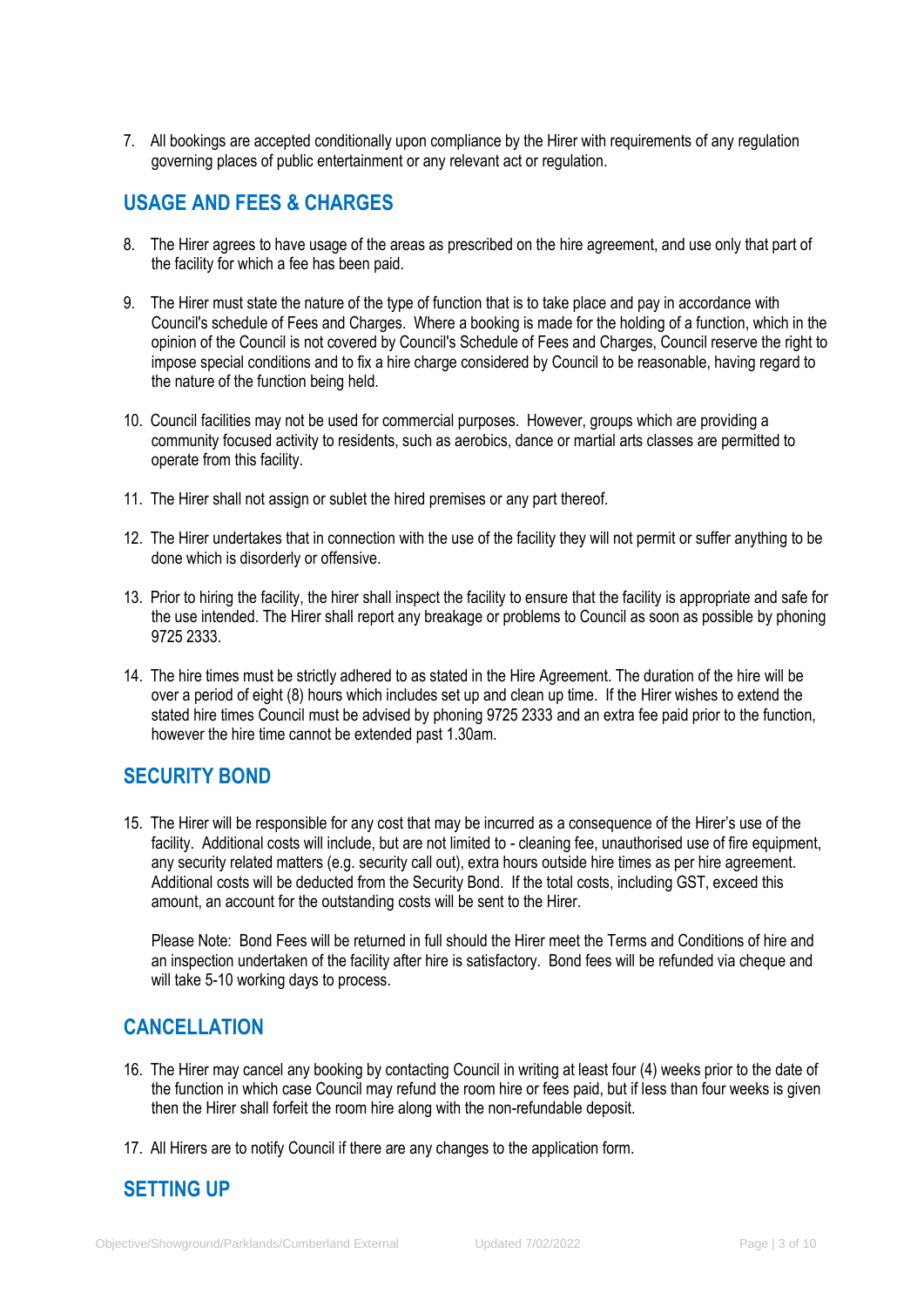- 18. The main gates are locked whilst Fairfield Markets is in operation (Saturday 9.00am 4.00pm). Access for a maximum of 2 cars to set up must be pre-arranged with Council.
- 19. Nails, screws, sticky tape or any other fastenings MUST NOT be driven or attached in any way to the walls, floors, timberwork, furniture or fittings.

#### **ALL DECORATIONS MUST BE REMOVED FROM THE BUILDING**

- 20. The positioning of tables and chairs is the responsibility of the Hirer as is stacking the chairs in 5's in a safe and neat fashion at the end of the function. Please do not stack chairs on top of tables.
- 21. Tables must not be dragged on floor surfaces.
- 22. Furniture and fittings must not be removed from the facility.

### **ELECTRICAL TESTING AND TAGGING**

23. All Council electrical equipment in the function centre is tested and tagged every 12 months for safety purposes. Any electrical equipment brought into in the function centre must be tested and tagged by a qualified electrician. Any electrical equipment brought into the function centre found to be faulty that trips the power and results in a "Call Out" to Council, the Hirer will be charged for this call out.

### **ADVERTISING**

24. The Hirer must obtain Council's approval for the erection of any signs outside the facility.

### **SMOKING AND ALCOHOL**

- 25. Smoking is not permitted inside the facility.
- 26. Hirers MUST have approval for the consumption of alcohol. Any function where alcohol will be consumed must complete a Police Notification of Alcohol on Premises form and submit this to Fairfield Police.
- 27. If you are selling alcohol you must obtain a limited licence single function. This is done through the Office of Liquor Gaming and Racing and must be lodged at least 28 days prior to the event. Forms can be downloaded from [www.olgr.nsw.gov.au](http://www.olgr.nsw.gov.au/)
- 28. All Licenses/Permits must be viewed and a copy retained by Council prior to the date of your function and the Hirer must advise Council of the name of the person who will be responsible for the dispensing of liquor.
- 29. Beer kegs are to be left outside the building at all times and removed after function.
- 30. No minors are to be served alcohol.

### **FIRE REGULATIONS**

- 31. All exit doors are to be kept clear and unobstructed at all times.
- 32. Exit lights are to be switched on at all times when the facility is in use.
- 33. Fire extinguishers, hose reels and fire blankets are provided within the facility. This equipment is not to be used inappropriately or removed from Council's premises.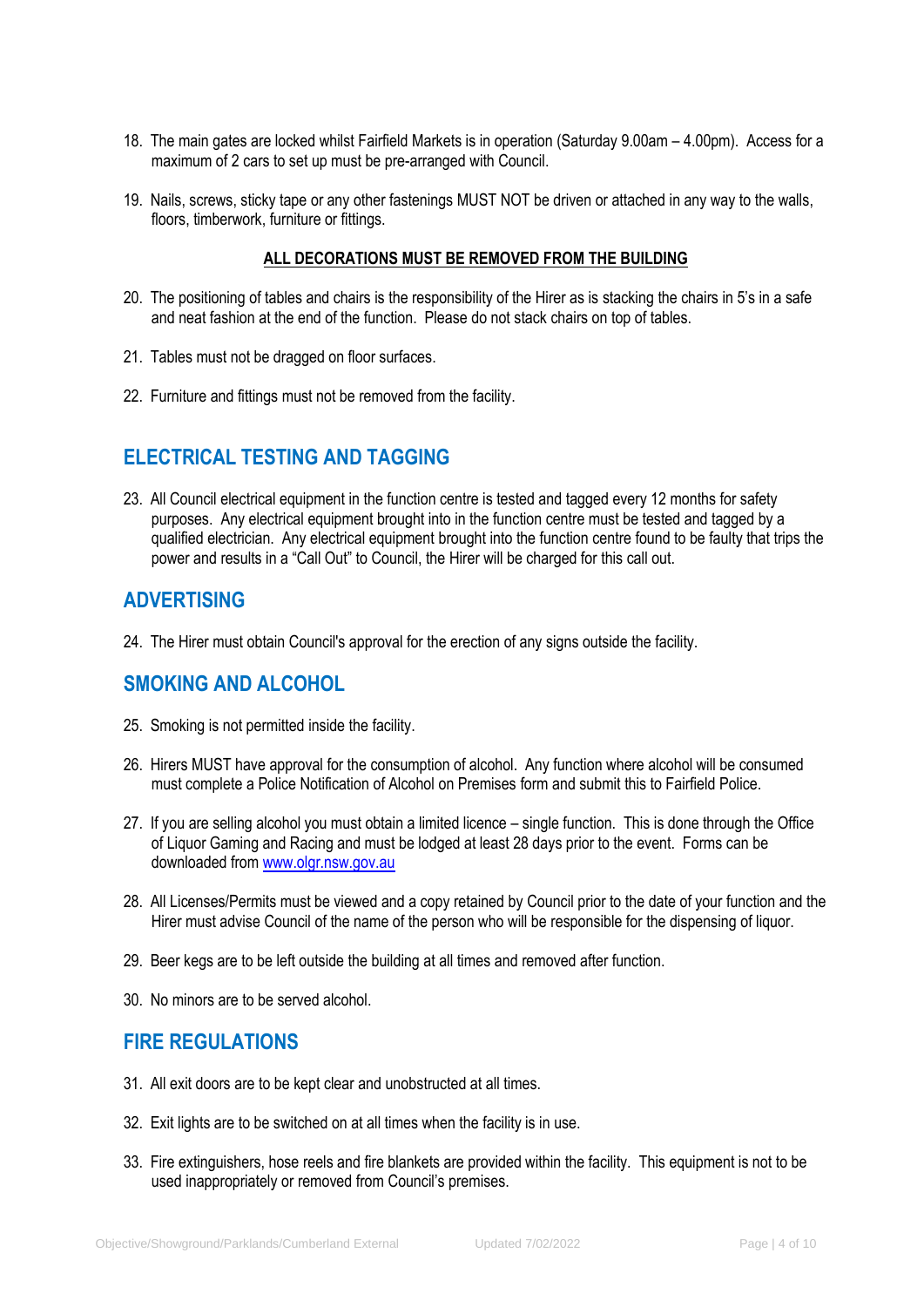- 34. No naked flame is permitted within facility. Fireworks in the grounds are NOT permitted.
- 35. The Hirer must familiarise themselves with the Fire Evacuation Plan located in the building.
- 36. In case of fire or similar emergency evacuate the building and contact the emergency services.
- 37. The bringing into the facility or use of therein of fireworks, any type of barbeques, confetti, chewing gum or any other articles deemed by Council to be objectionable or the placing or throwing of inflammable items is prohibited

### **NOISE POLLUTION**

38. Any music played must be kept at a reasonable level to avoid disruption to other functions within the building and adjoining residential development. All music must cease at 1:00am.

### **INSURANCE AND INDEMNITY**

39. A long term Hirer (that is a hirer who hires the Cumberland Room more than 6 times per year) must effect and maintain in the joint names of Council and the Hirer a Public Liability Policy of not less than ten (10) million dollars for the duration of the hire period. A copy of the Policy of Certificate of Currency should be presented to Council with the hire application.

#### Indemnity

The Hirer releases to the full extent permitted by law and indemnifies and shall keep indemnified Fairfield City Council, from and against the following:

- (i) all actions and demands made against Fairfield City Council, its employees, servants or agents in respect of any damage to or loss of property, personal injury or death sustained in connection with the hire and use of the premises by the Hirer; and
- (ii) all loss and damage to the premises and to all property therein caused by the Hirer or any other person or persons claiming through the Hirer who may at any time be in or upon the premises.

Except to the extent of Fairfield City Council's negligence.

### **CLEANING AND REMOVAL OF GARBAGE**

- 40. Hirer must leave the facility in a clean and tidy condition:
	- Kitchen & Toilets are to be swept and any spillages damp mopped.
	- Tables, chairs, kitchen benches, microwave and fridges etc. are to be wiped clean with a damp cloth.
	- Chairs are to be stacked in 5's. Please do not stack chairs on top of tables.
	- All rubbish, bottles, cans and cigarette butts are to be picked up from outside the premises.
- 45. Failure to do so will result in part or all of the Security Bond being retained. A cleaning fee will apply for any extra cleaning required.
- 46. The preparation of food and beverages shall be confined to the kitchen area. Grease and food scraps are NOT to be washed down the sink.
- 47. The Hirer is responsible for the caterers or users of the kitchen to leave it clean as found.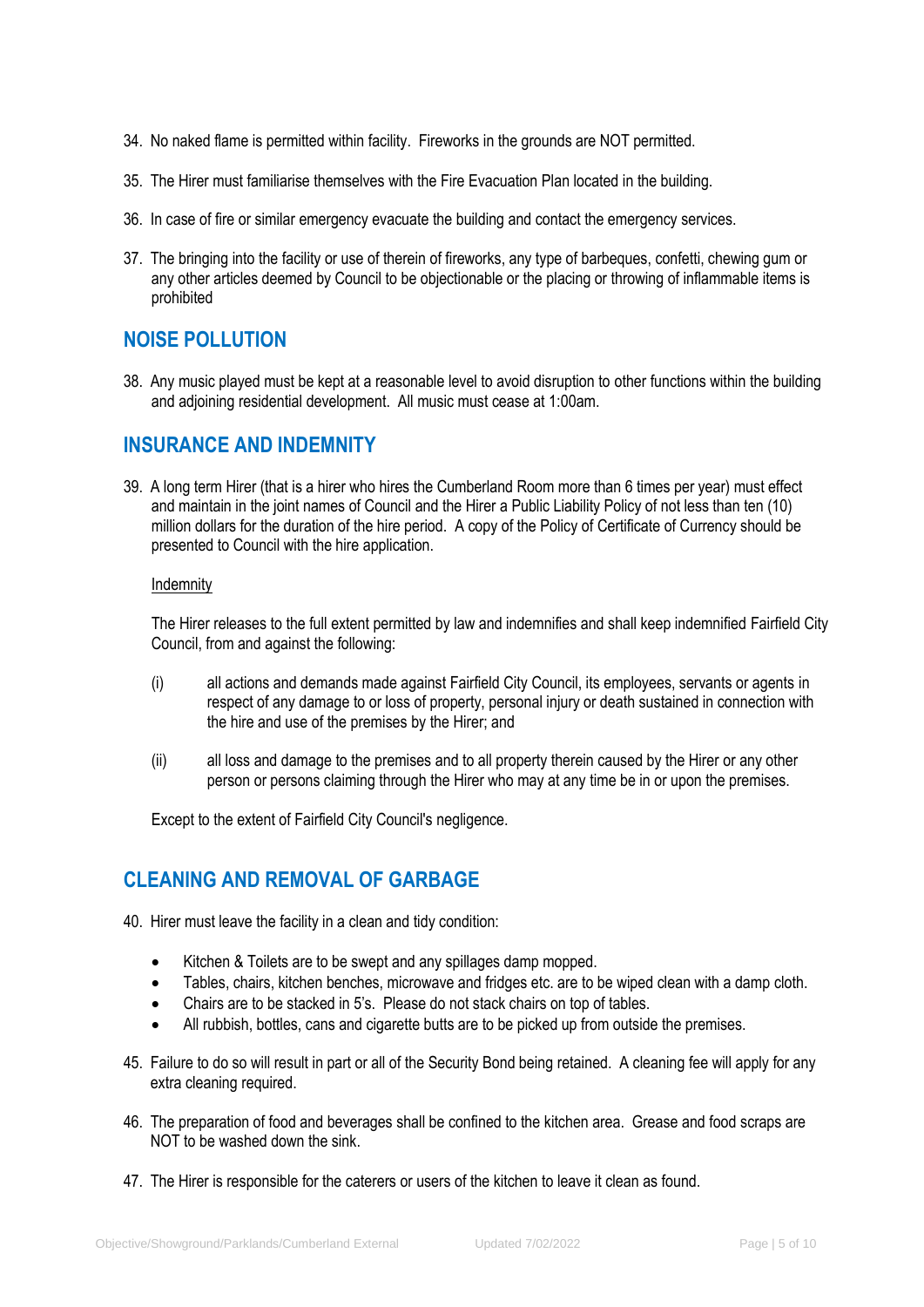48. The Hirer is responsible for all the rubbish to be placed in garbage bags, tied and placed in the bins provided at the end of the function. No loose rubbish is to be left behind. No rubbish is to be burnt.

#### **UNDER NO CIRCUMSTANCES IS FOOD OR DRINK TO BE LEFT IN THE REFRIGERATOR**.

### **PARKING**

49. Fairfield Markets operate on the site every Saturday 9.00am – 4.00pm, the main gates are automatically locked and there is no vehicle access. Function Centre guests are to park in the carpark and enter through the pedestrian gate.

### **CONDUCT AND SUPERVISION**

- 50. The Hirer will be responsible for the conduct of each and every person in attendance at the function and for the maintenance and preservation of good order generally. The Hirer undertakes that in connection with the use of the facility they will not permit or suffer anything to be done which is disorderly or offensive. The Hirer will be responsible for all consequences relating to drunken or other disorderly or offensive behavior.
- 51. The promoters of public functions are required to provide at least one adult attendant per fifteen (15) persons attending.
- 52. The Hirer shall comply with the requirements of the Protection of the Environment Operations (POEO) Act 1997 (Part 8.6 Section 276) that covers noise control.
- 53. If your activity involves children under 18 years of age you are legally required to comply with Child Protection legislation including conducting employment screening in line with this legislation.

### **SECURITY - ALARM**

- 54. A Council representative will unlock and disarm the alarm at a time pre-arranged with management and lock and set the alarm no later than 1.30am. Any breach of security which results in a "call-out" from Council's security company will render the Hirer responsible for charges associated with the provision of this service.
- 55. The building must not be left unlocked or unmanned during the period of booking.
- 56. The building must be vacated no later than 1:30am. Hirers must leave the building and grounds in a quiet and orderly manner. If the building is not vacated by this time a further fee will be levied.
- 57. The function rooms are not available for 18<sup>th</sup> Birthdays.

### **LOSS OR DAMAGE**

- 58. Fairfield City Council will not accept any responsibility for articles left on the premises.
- 59. The Hirer shall be held responsible for the cost of making good any loss or damage to the building, floor, furniture, appliances or fittings arising out of and in the course of the function.
- 60. Council retains the right to determine the cost of any damage or cleaning and to withhold this from the Security Bond.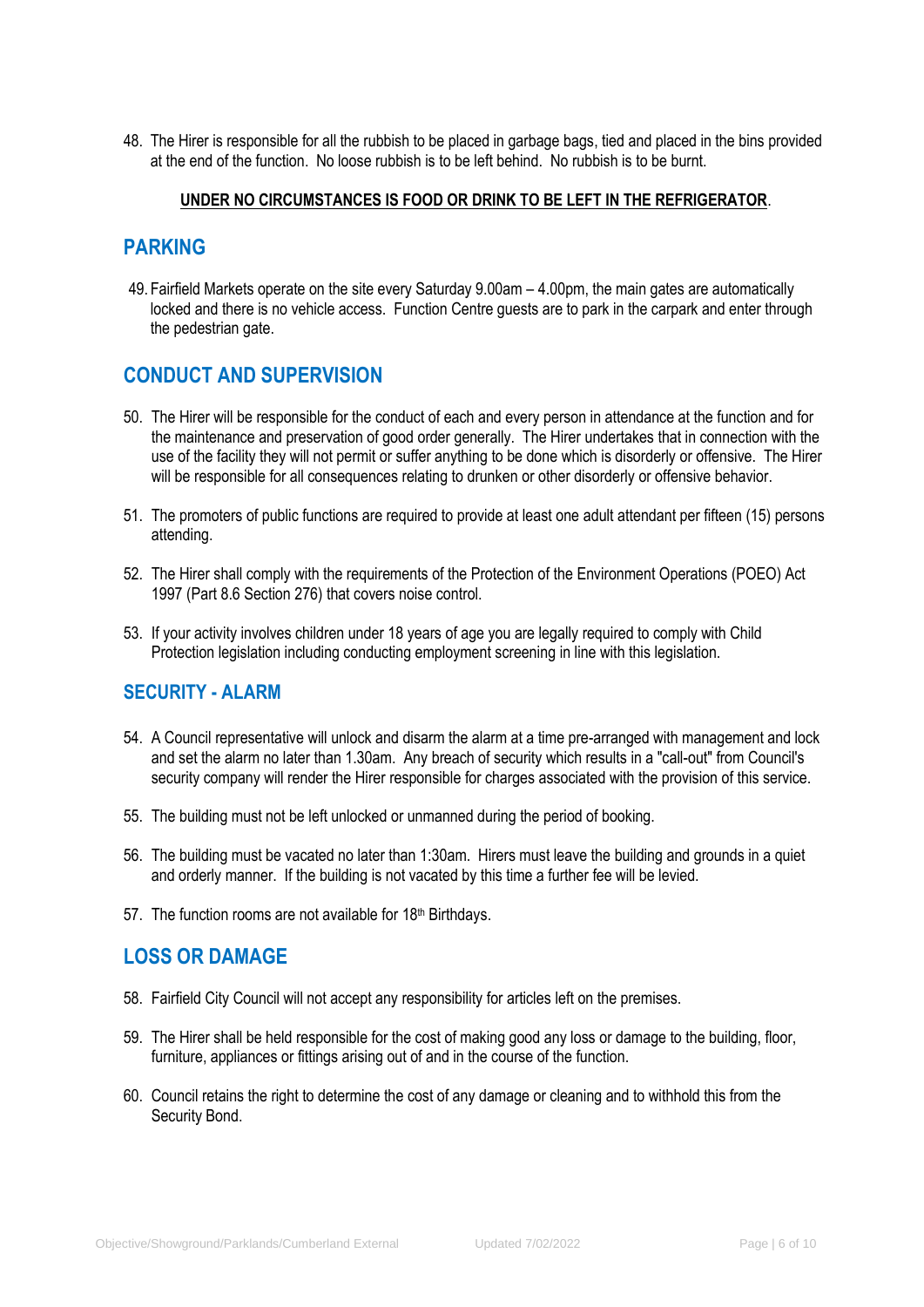### **EXTRA CONDITIONS**



\_\_\_\_\_\_\_\_\_\_\_\_\_\_\_\_\_\_\_\_\_\_\_\_\_\_\_\_\_\_\_\_\_\_\_\_\_\_\_\_\_\_\_\_\_\_\_\_\_\_\_\_\_\_\_\_\_\_\_\_\_\_\_\_\_\_\_\_\_\_\_\_\_\_\_\_\_\_\_\_\_

#### **UNLESS OTHERWISE STATED HEREIN THE HIRER'S CONTACT AT COUNCIL IS SHOWGROUND MANAGEMENT – TELEPHONE 9725 2333.**

Each Hirer expressly acknowledges and agrees that despite his/her licence to hire, he/she is nonetheless subject to and must fully comply with the Terms and Conditions of Entry to the Fairfield Showground, in force from time to time.

A copy of the Terms & Conditions of Entry to Fairfield Showground currently in force is attached to and forms part of this Hire Agreement.

In the event of an inconsistency between this Hire Agreement and the Terms & Conditions of Entry to Fairfield Showground, the Terms & Conditions of Entry to the Fairfield Showground will prevail over the Hire Agreement, which will then be deemed to have been amended accordingly, to allow for any such inconsistency.

**The Cumberland Room is let only for casual hire and the payment by any person of any sum of money by way of rental for such function room and the issue of a receipt on behalf of Council for such sum shall be deemed to be an acknowledgement and acceptance by such person of the conditions and stipulation contained in these conditions of casual hire.**

**The Hirer has read the Conditions of Hire attached hereto and agrees to be bound by those Conditions.**

| Dated this | day of | 201<br>- 1- |
|------------|--------|-------------|
|            |        |             |

**Signature of Hirer Witness Signature** Witness Signature

*(Where the Hirer is a company or an incorporated association, execution of this Hire Agreement must be under seal of the incorporated association and witnessed by the relevant officers AS SET OUT BELOW)*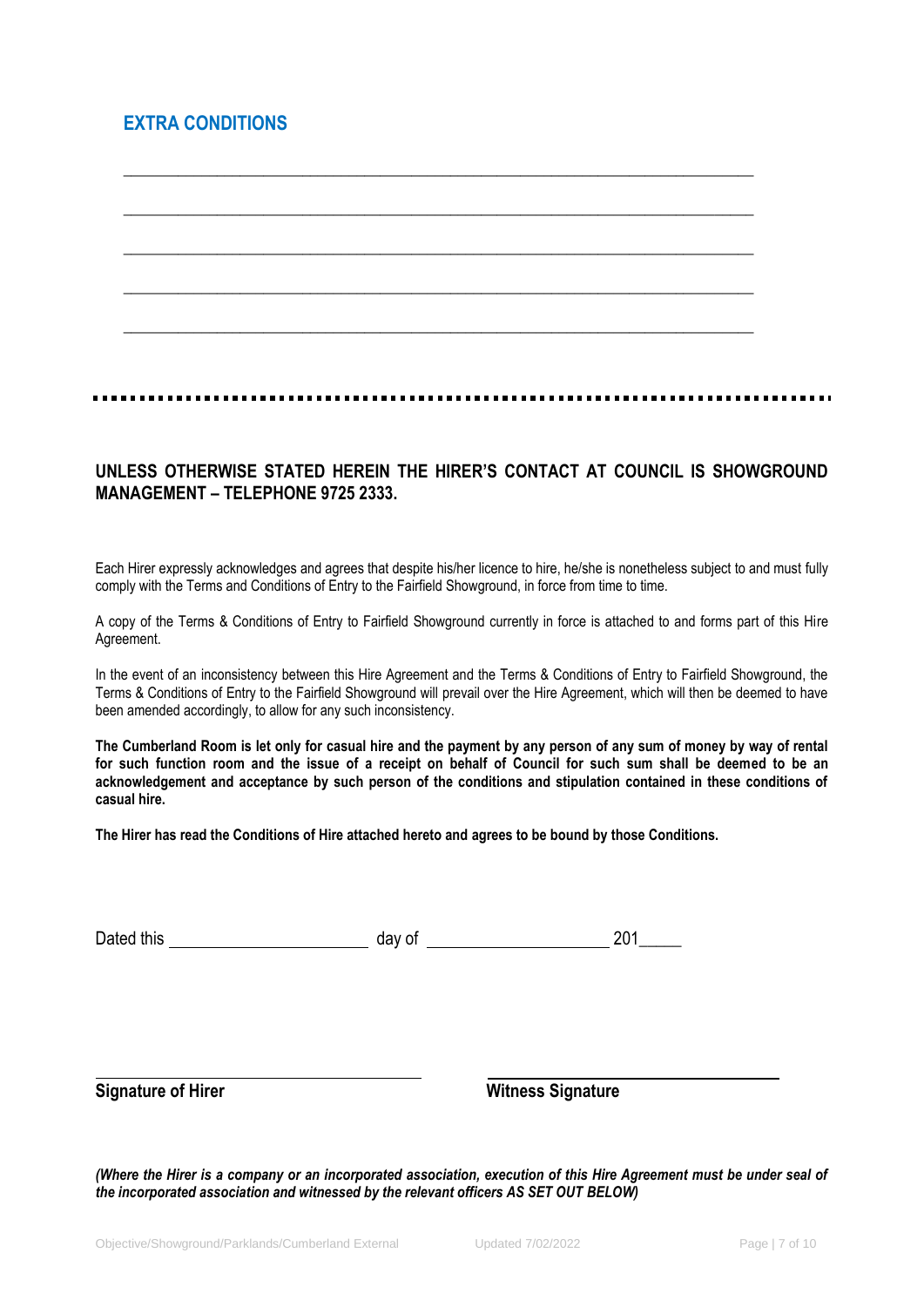#### *If a company:*

Executed by the Hirer in accordance with section 127 of the Corporations Act 2001 (C'th):

| Director/Secretary [if not Sole Director]                                     | Director/Sole Director        |
|-------------------------------------------------------------------------------|-------------------------------|
| Name [BLOCK LETTERS]                                                          | Name [BLOCK LETTERS]          |
| If an incorporated association:                                               |                               |
| Executed by<br>in accordance with the Associations Incorporation<br>Act 2009: |                               |
| <b>Public Officer</b>                                                         | <b>Other Committee Member</b> |
| Name [BLOCK LETTERS]                                                          | Name [BLOCK LETTERS]          |

**Council is not bound by this hire agreement and the booking has not been confirmed unless and until it is signed below and a copy provided to the Hirer.**

Accepted by/for and on behalf of the Council (Authorised Delegate of the Council)

Date:\_\_\_\_\_\_\_\_\_\_\_\_\_\_\_\_\_\_\_\_\_\_\_\_\_\_\_\_\_\_\_\_\_\_

### **COUNCIL AFTER HOURS EMERGENCY NUMBER**

0408 861 149

(Please note there is a call out fee for electricians, plumbers etc.)



 $\blacksquare$   $\blacksquare$   $\blacksquare$   $\blacksquare$   $\blacksquare$  to wish you every success with your function,  $\Box$  and hope variage the facilities again in the future.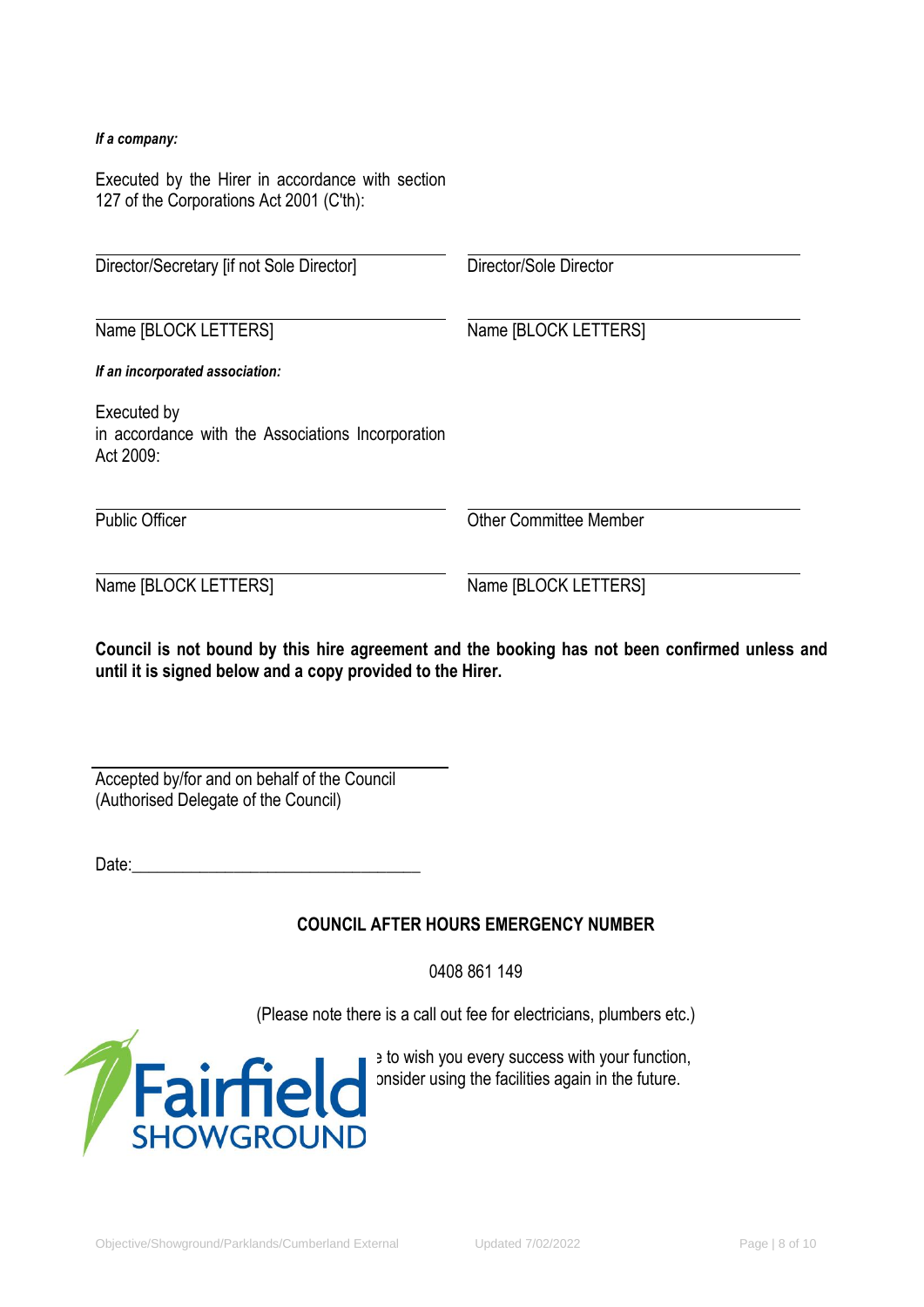# **TERMS AND CONDITIONS OF ENTRY (November 2017)**

**Entry to Fairfield City Showground is conditional on all visitors or other persons complying with these terms and conditions:**

- 1. Council as owner reserves the right to refuse entry to any person at any time or to remove persons who display disruptive or disorderly conduct.
- 2. For safety and security reasons, all persons must obey all signs around the Showground and all reasonable requests by staff.
- 3. Council is not responsible for loss or theft of or damage to personal property.
- 4. All children under the age of five (5) years entering the site must be accompanied and supervised by a person over the age of sixteen (16) at all times.
- 5. No person is permitted to smoke in the areas within the Showground Complex, identified as, "Smoke Free Zones".
- 6. No person entering the Fairfield Showground shall carry out any form of commercial and/or business activity and/or enterprise within the Showground Complex unless consent for this has first been obtained in writing from Council. If Council provides its consent to any form of commercial and/or business activity or enterprise, the person carrying out or responsible for the commercial and/or business activity or enterprise shall ensure that he complies with the terms of the consent issued by Council.
- 7. No person is permitted to sell alcohol unless supplied by the holder of a licence from Liquor & Gaming NSW authorising it to supply alcohol within the Showground Complex.
- 8. No person is permitted to use or sell illegal drugs within the Showground Complex.
- 9. No person is permitted to hand out flyers/leaflets or surveys within the Showground Complex or to approach any stall holder to attend other markets or events.
- 10. Bags and any other items used to carry objects may be searched upon entry or at any time within the Showground Complex.
- 11. All persons consent to being filmed and recorded by surveillance cameras at all times and their images being used for the enforcement of any law.
- 12. In consideration of being granted entry to the Showground each such person expressly acknowledges and agrees that (subject only to gross negligence on the part of Showground staff or management being the direct cause of any loss, damage or injury to occur), each person will enter upon the Showground premises and surrounds and/or will participate in the programs, utilise the equipment and/or take advantage of the services offered therein, absolutely at his or her own risk, such that each person RELEASES AND DISCHARGES Council, its management, staff and contractors from all liability for loss, damage or injury which may be sustained by each such person in such manner or under such circumstances.

#### **Section 660 of the Local Government Act 1993 provides that (among other things) it is an offence for any person to wilfully obstruct, by way of example, an employee of a council in the exercise of that person's functions under the Local Government Act.**